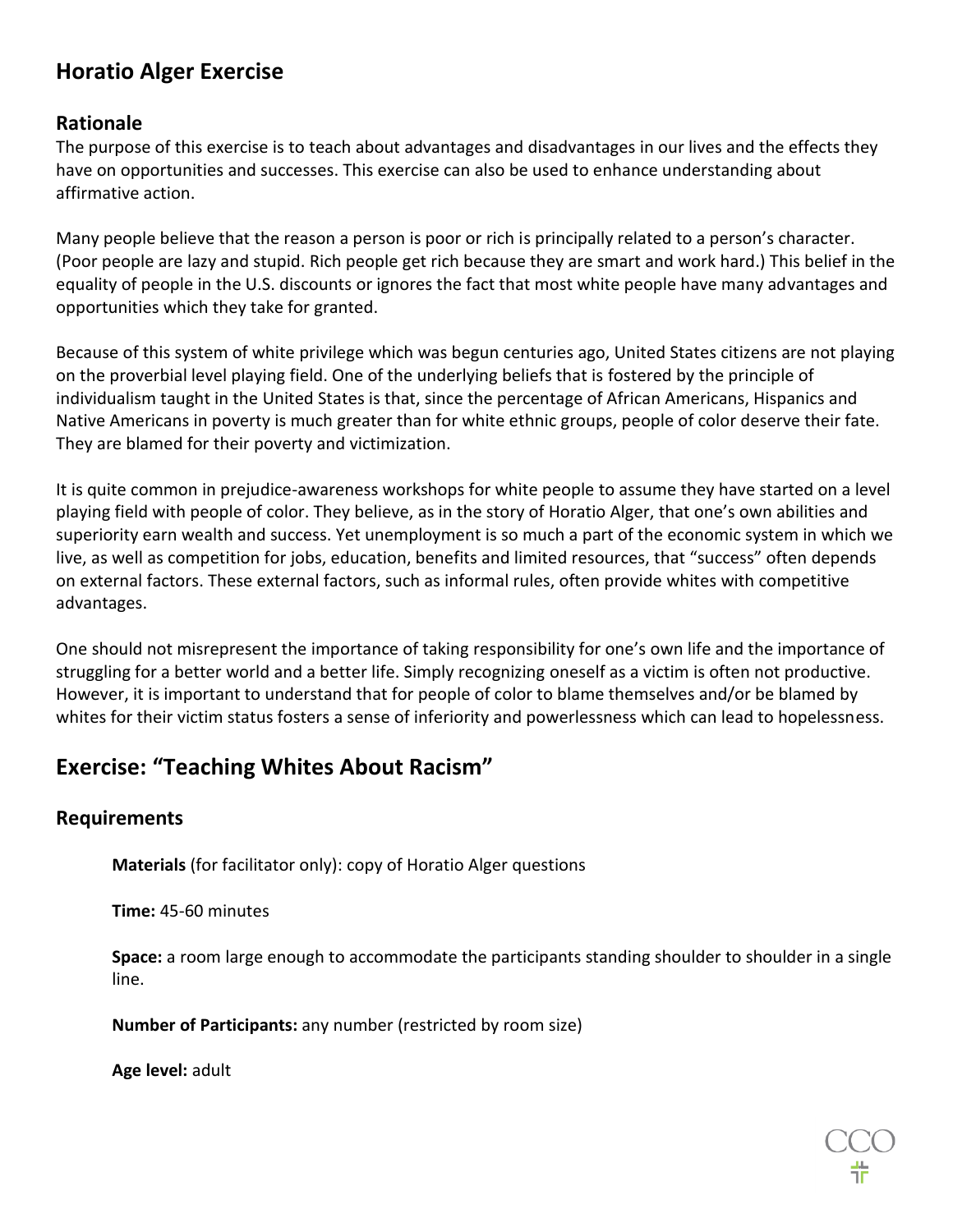### **Directions**

1. Instruct participants to form a line in the middle of the room and hold the hand of the person next to them.

2. Indicate that you will read a list. As a category is identified to which a participant belongs, he or she will either step forward or backward or stay stationary as appropriate.

3. Instruct participants to keep holding hands until it is no longer possible. When a person gets too far away, participants will have to let go of each others' hands.

- a. All those whose parent or parents have completed college take one step forward.
- b. All those who have a parent who never completed high school, take one step back.
- c. All those who went to a private school, take one step forward.
- d. All those who were raised in a community where the vast majority of police, politicians and government workers were not of their ethnic or racial group, take one step back.
- e. All those who commonly see people of their race or ethnicity as heroes or heroines on television programs or movies, take one step forward.
- f. All those who commonly see people of their race or ethnicity on television or movies in roles you consider degrading, take one step back.
- g. All those who come from racial or ethnic groups who have ever been considered by scientists as "inferior," take one step back.
- h. All those who have ever been harassed by the police because of their ethnicity or race, take one step back.
- i. All those whose ancestors were slaves in the U.S., take one step back.
- j. All those who have ancestors who, because of their race, religion or ethnicity, were denied voting rights, citizenship, had to drink from separate water fountains, ride in the back of the bus, use separate entrances to buildings, separate restrooms, were denied access to clubs, jobs, restaurants, were precluded from buying property in certain neighborhoods, take one step back.
- k. All those who can walk into a store without having clerks assume by your appearance that you are going to steal something, take one step forward.
- l. All those whose parents spoke English as a first language, take one step forward.
- m. All those who have never been told that someone hated them because of their race, ethnic group, religion or sexual orientation, take one step forward.
- n. All those who have read about history of their ancestors in history books provided by their K-12 school, take one step forward.
- o. All those who have ever been denied a job because of their race, ethnic group, religion or gender, take one step backward.
- p. All those who were raised in homes with libraries of at least children's books and some adult books, take one step forward.
- q. All those who were raised in homes where the newspaper was read daily, take one step forward.
- r. All those who have vacationed in a foreign country, take one step forward.
- s. All those who have been taken to art galleries or museums by their parents, take one step forward.
- t. All those who have an immediate family member who is a doctor or lawyer, take one step forward.
- u. All those who went to or currently attend a school where the majority of the teachers are of your same race or ethnicity, take one step forward.
- v. All those whose ancestors lost a war with the U.S. and whose land was made part of the U.S., take one step back.